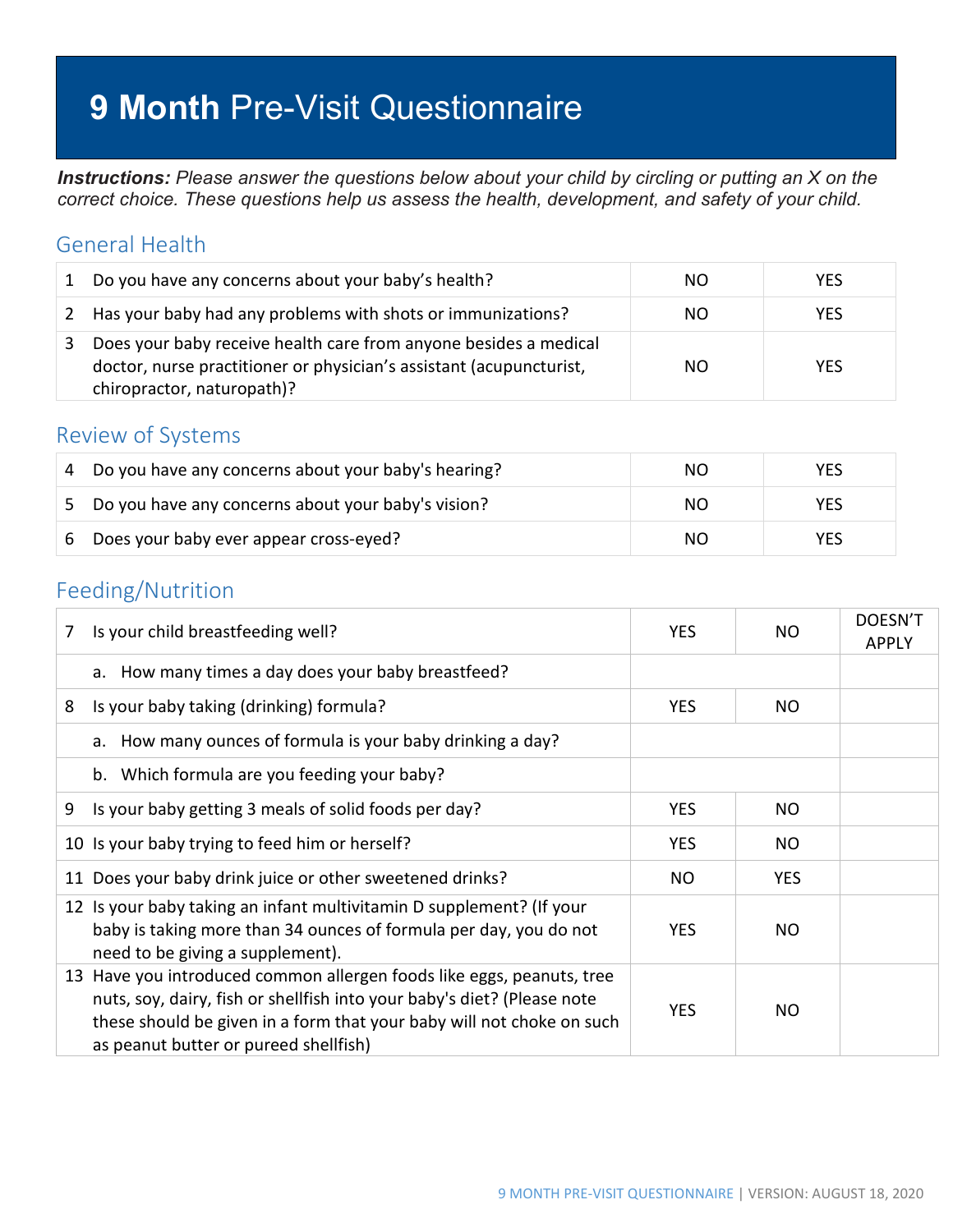## Oral Health

| 14 Does your baby fall asleep with a bottle and/or wake at night to<br>breast or bottle feed?                                                                | NO.        | <b>YES</b> |
|--------------------------------------------------------------------------------------------------------------------------------------------------------------|------------|------------|
| 15 Are you using a soft toothbrush or cloth with fluoridated toothpaste<br>(size of a grain of rice) to clean your baby's teeth and gums 2 times<br>per day? | <b>YES</b> | NO.        |
| 16 Does your water contain fluoride or is your child on a fluoride<br>supplement?                                                                            | <b>YES</b> | NO.        |
| 17 Has any caregiver had cavities/dental decay in the past year?                                                                                             | NO         | <b>YES</b> |

### Elimination

| 18 Does your baby have any problems with bowel movements (going<br>poop)? | NO  | <b>YES</b> |
|---------------------------------------------------------------------------|-----|------------|
| 19 Do you have any concerns about your baby's urination (peeing)?         | NO. | YES.       |

# Activity / Exercise / Screen Time

| 20 Does your baby have screen time (smartphone, tablet, TV)? | NO. | YES. |
|--------------------------------------------------------------|-----|------|
| 21 Do you read to your baby every day?                       | YES | NO.  |
| 22 Does your baby get supervised floor time every day?       | YES | NΟ   |

### Sleep

| 23 Does your baby fall asleep on his/her own? | VEC | NO. |
|-----------------------------------------------|-----|-----|
| 24 Do you have a bedtime routine?             | VEC | ΝO  |

# Social Stressors

| 25 Have there been any major changes or stresses in your<br>family recently?                                    | NO.        | <b>YFS</b> |                  |
|-----------------------------------------------------------------------------------------------------------------|------------|------------|------------------|
| 26 Within the past 12 months have you worried that your<br>food would run out before you got money to buy more? | NO.        | <b>YES</b> | <b>SOMETIMES</b> |
| 27 Within the past 12 months did you run out of food and you<br>didn't have money to get more?                  | NO.        | <b>YFS</b> | <b>SOMETIMES</b> |
| 28 Do you always feel safe in your home?                                                                        | <b>YES</b> | NO.        |                  |

### Lead

| 29 Is your baby regularly in a house built before 1978?                               | NO. | YES        |
|---------------------------------------------------------------------------------------|-----|------------|
| a. Is there any peeling or chipping paint or are you remodeling?                      | NO. | <b>YES</b> |
| 30 Does your baby have a brother, sister, or playmate who ever had lead<br>poisoning? | NO. | <b>YES</b> |